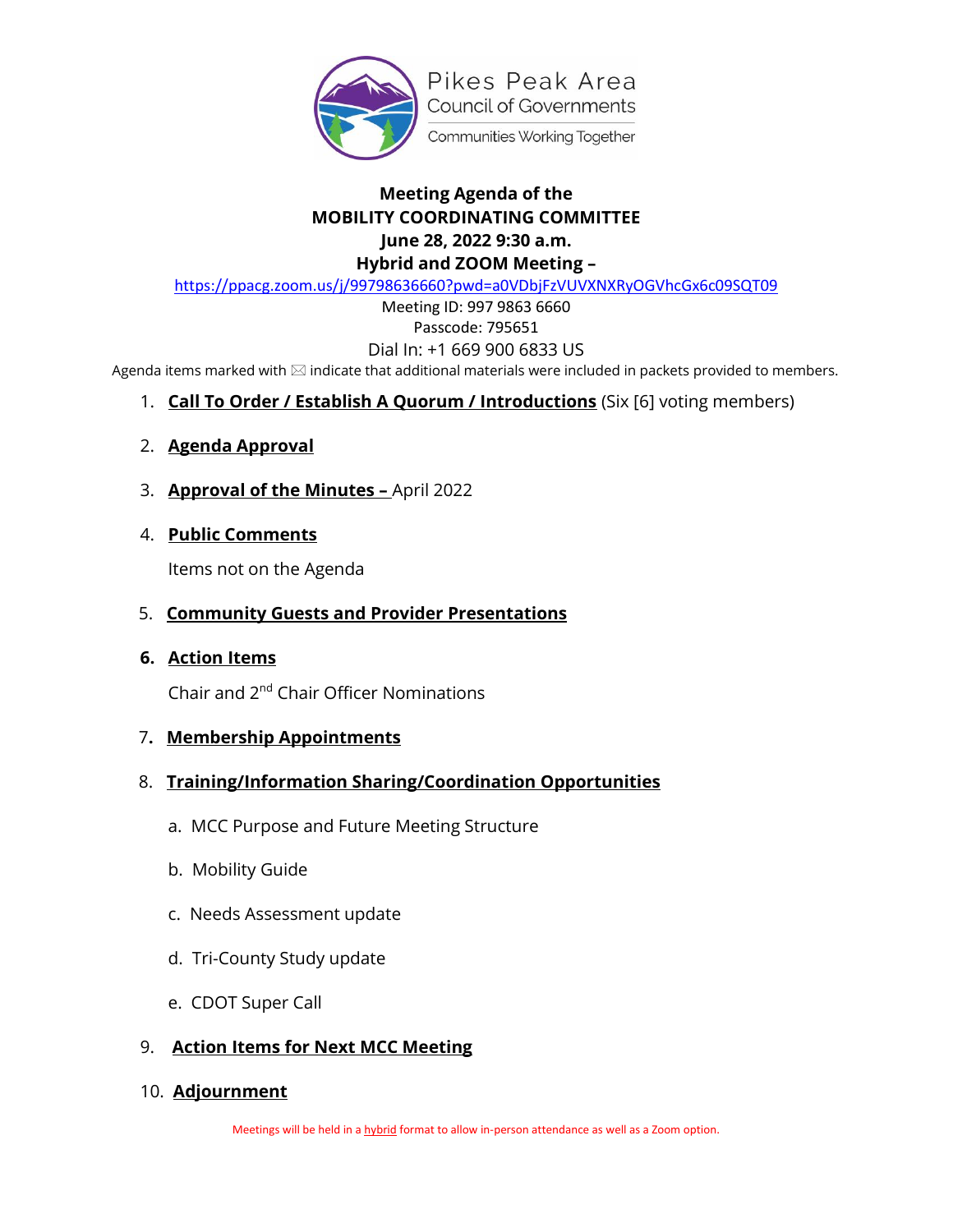

## **Meeting Minutes of the MOBILITY COORDINATING COMMITTEE May 24, 2022 9:30 a.m. Hybrid and ZOOM Meeting –**

<https://ppacg.zoom.us/j/99798636660?pwd=a0VDbjFzVUVXNXRyOGVhcGx6c09SQT09>

Meeting ID: 997 9863 6660 Passcode: 795651 Dial In: +1 669 900 6833 US

Meetings will be held in a hybrid format to allow in-person attendance as well as a Zoom option.

Agenda items marked with  $\boxtimes$  indicate that additional materials were included in packets provided to members.

### 1. **Call To Order / Establish A Quorum / Introductions** (Six [6] voting member

Chair Somers called to order at 9:35. A quorum was present.

2. **Agenda Approval** Ms. Kristen Amundson moved to approve **BOTH** agenda and

minutes. Ms. Chelsea Gondeck seconded. **The motion carried unanimously.**

### 3. **Approval of the Minutes – March 2022**

### 4. **Public Comments**

Items not on the Agenda

# 5. **Community Guests and Provider Presentations**

Veteran Transportation Panel.

Kate Hatten, ED Home Front Military Network has 47 partners working together to meet the needs of our military service members and families. Our region is the fastest growing veteran population in the nation. Transit issues are access to gas cards, in town trips with limited bus stops, on demand services, not knowing what is available, coordinating trips to Denver or farther out. The VA does have Beneficiary Travel Services yet reimbursement is difficult. The VA does have additional pots of transit funding, Dept of Military and Veterans Affairs grants, yet don't cover salaries. County needs to help. Staff Sergent fund around suicide prevention, SB 129 collaboration with UC Health, Mt. Carmel, NAMI for peer supported behavioral health may have funding to help with transportation. Quarterly HFMN meeting with the Community Veterans Engagement Board on May 5 at 10. Monthly partner meetings are 2<sup>nd</sup> Thursday at 12.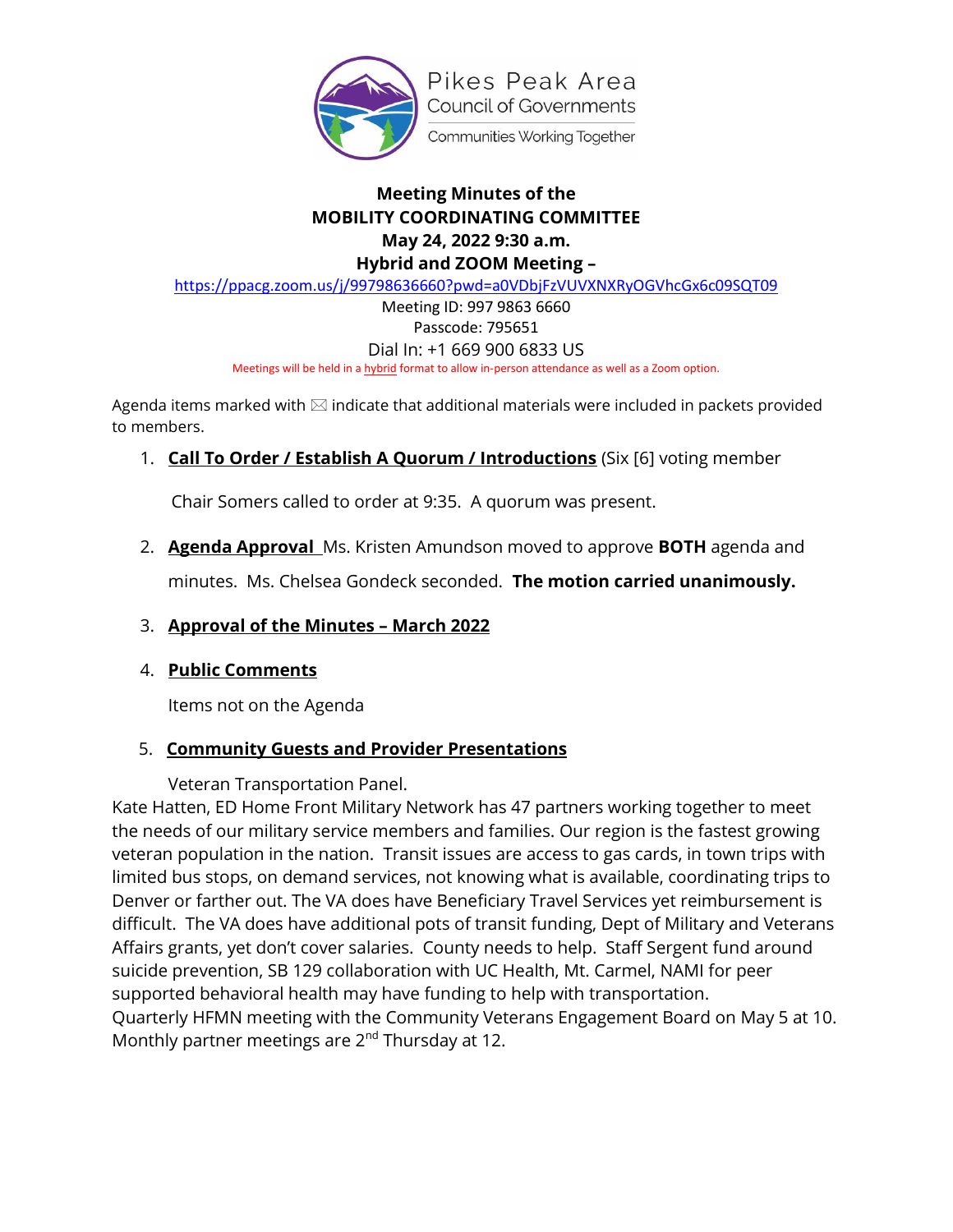

Chad Farris with El Paso County Veteran Service Office. Concerns around getting appointments in general with the VA and transit to Denver. Young veterans who have no sources of income need help. VSO cannot manage additional grants but would welcome another nonprofit or PPACG looking at applying. Also likes idea of a partner helping to fund on demand services.

Chair Somers shared expanded Envida service to the new Freedom Springs apartments to help veterans connect to city bus routes. Envida and Silver Key are open to finding solutions for unusual ride needs.

Ms. Laura Crews shared that CASTA at the May conference is convening discussion on veteran service needs in hopes of finding a state-wide solution. LYFT has concierge service that VA agencies could set up contracts to coordinate rides for veterans and have LYFT bill them vs, the veteran.

## 6. **Action Items**

# 7**. Membership Appointments**

# 8. **Training/Information Sharing/Coordination Opportunities**

Ms. Laura Crews shared about the transit needs assessment steering committee. Veteran representation would be helpful.

9. **Action Items for Next MCC Meeting** Next meeting is during the CASTA conference. May need to reschedule.

10. **Adjournment** Chair Somers adjourned at 10:40.